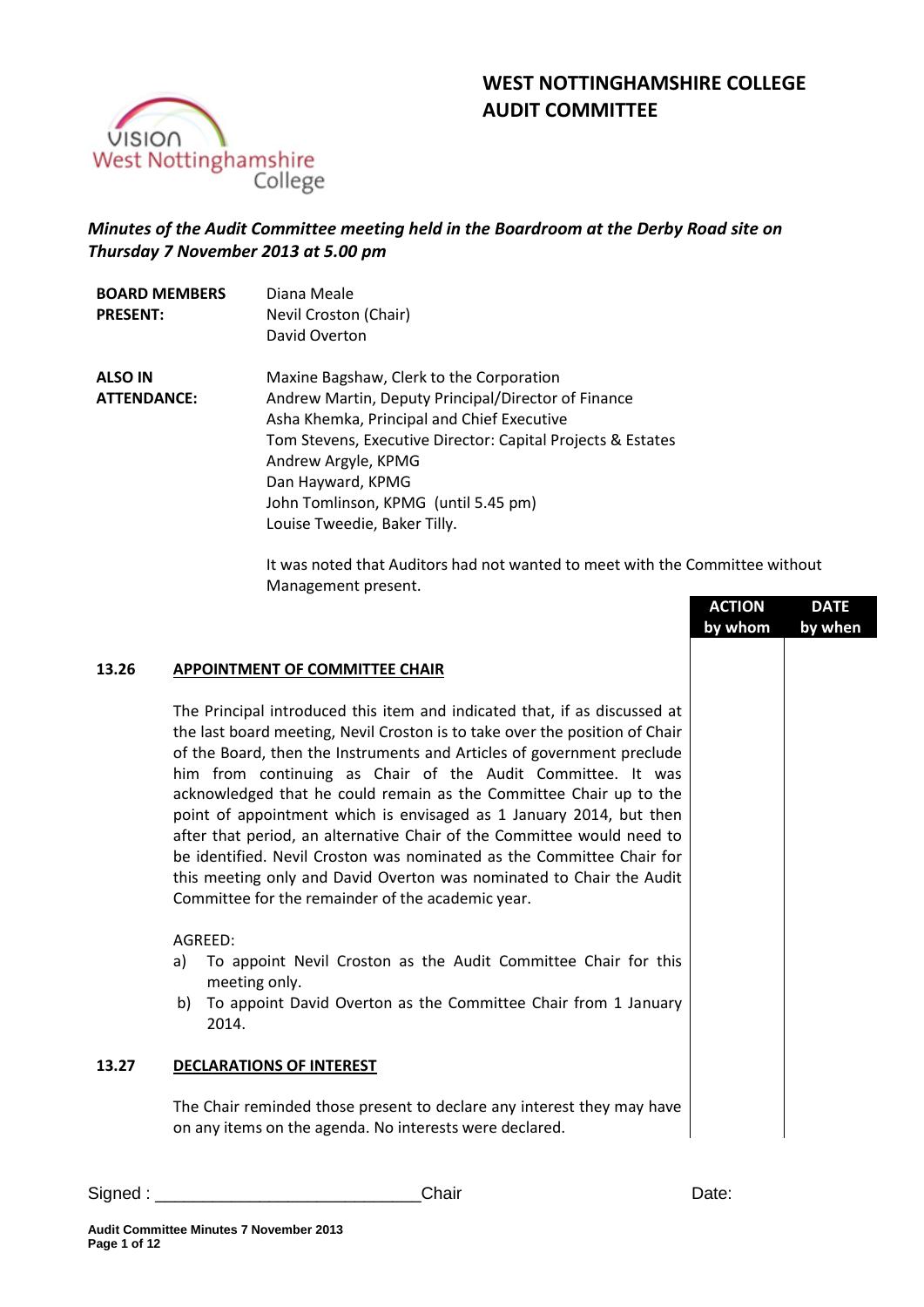|                        |         | WELCOME INTRODUCTIONS AND APOLOGIES FOR ABSENSE                                                                                                                                                                                                                                                                                                                                                                                                                                                                                                                                                                                                                                                                                                                                                                                                                                                                                                                                                                                                   |                     |                  |
|------------------------|---------|---------------------------------------------------------------------------------------------------------------------------------------------------------------------------------------------------------------------------------------------------------------------------------------------------------------------------------------------------------------------------------------------------------------------------------------------------------------------------------------------------------------------------------------------------------------------------------------------------------------------------------------------------------------------------------------------------------------------------------------------------------------------------------------------------------------------------------------------------------------------------------------------------------------------------------------------------------------------------------------------------------------------------------------------------|---------------------|------------------|
|                        |         | Apologies for absence were received from Chris Bodger, Louise Knott<br>and Patrick Green of Baker Tilly.                                                                                                                                                                                                                                                                                                                                                                                                                                                                                                                                                                                                                                                                                                                                                                                                                                                                                                                                          |                     |                  |
|                        |         | MINUTES OF THE MEETING HELD ON 27 JUNE 2013                                                                                                                                                                                                                                                                                                                                                                                                                                                                                                                                                                                                                                                                                                                                                                                                                                                                                                                                                                                                       |                     |                  |
|                        | AGREED: | To approve the minutes of the meeting held on 27 June<br>2013.                                                                                                                                                                                                                                                                                                                                                                                                                                                                                                                                                                                                                                                                                                                                                                                                                                                                                                                                                                                    |                     |                  |
|                        |         | <b>MATTERS ARISING AND ACTION PROGRESS REPORT</b>                                                                                                                                                                                                                                                                                                                                                                                                                                                                                                                                                                                                                                                                                                                                                                                                                                                                                                                                                                                                 |                     |                  |
|                        |         | Members reviewed the minutes and the Action Progress table and<br>noted/commented upon the following:                                                                                                                                                                                                                                                                                                                                                                                                                                                                                                                                                                                                                                                                                                                                                                                                                                                                                                                                             |                     |                  |
| $\bullet$<br>$\bullet$ |         | Page $4$ – The Director of Finance indicated that the partner activity<br>report requested had not been included on the agenda for this<br>meeting as it was quite a heavy workload in any event.<br>He.<br>confirmed that the report requested would be rolled over and<br>presented to the Committee at its February 2014 meeting.<br>Capital Projects Subcontractors - The Executive Director: Capital<br>Projects and Estates confirmed that he has prepared a list of<br>significant contractors, but has not included all as there are some<br>relatively minor contracts in place.<br>Capital Projects - Capital Projects Completion analysis. The Executive<br>Director: Capital Projects and Estates confirmed that he is<br>undertaking quality surveys on a month by month basis to review<br>costs, energy etc. He confirmed the intention to produce a post<br>assessment evaluation rather than a lessons learned report which is<br>due June 2014. The Committee were happy to amend the action<br>progress table to reflect this. | Director<br>Finance | February<br>2014 |
|                        | AGREED: | To note the update provided.                                                                                                                                                                                                                                                                                                                                                                                                                                                                                                                                                                                                                                                                                                                                                                                                                                                                                                                                                                                                                      |                     |                  |
|                        |         | 2012/13 FINANCIAL STATEMENTS AUDIT MANAGEMENT LETTER                                                                                                                                                                                                                                                                                                                                                                                                                                                                                                                                                                                                                                                                                                                                                                                                                                                                                                                                                                                              |                     |                  |
|                        |         | Andrew Argyle from KPMG introduced this item and drew a number of<br>matters to the Committee's attention:<br>Page 2 - This provides a summary of progress in relation to the audit.<br>He was happy to confirm that KPMG were able to provide a clean<br>audit report and an opinion. He indicated that the audit this year<br>had been an interesting one given the VWS acquisition. It was noted<br>that the college has been required to make additional disclosures<br>and that the team are currently working together to finalise. It was<br>acknowledged that there may be small amendments to the report as<br>a consequence of this. However, it was noted that there would be<br>no impact upon the figures. In terms of the outturn and financial                                                                                                                                                                                                                                                                                     |                     |                  |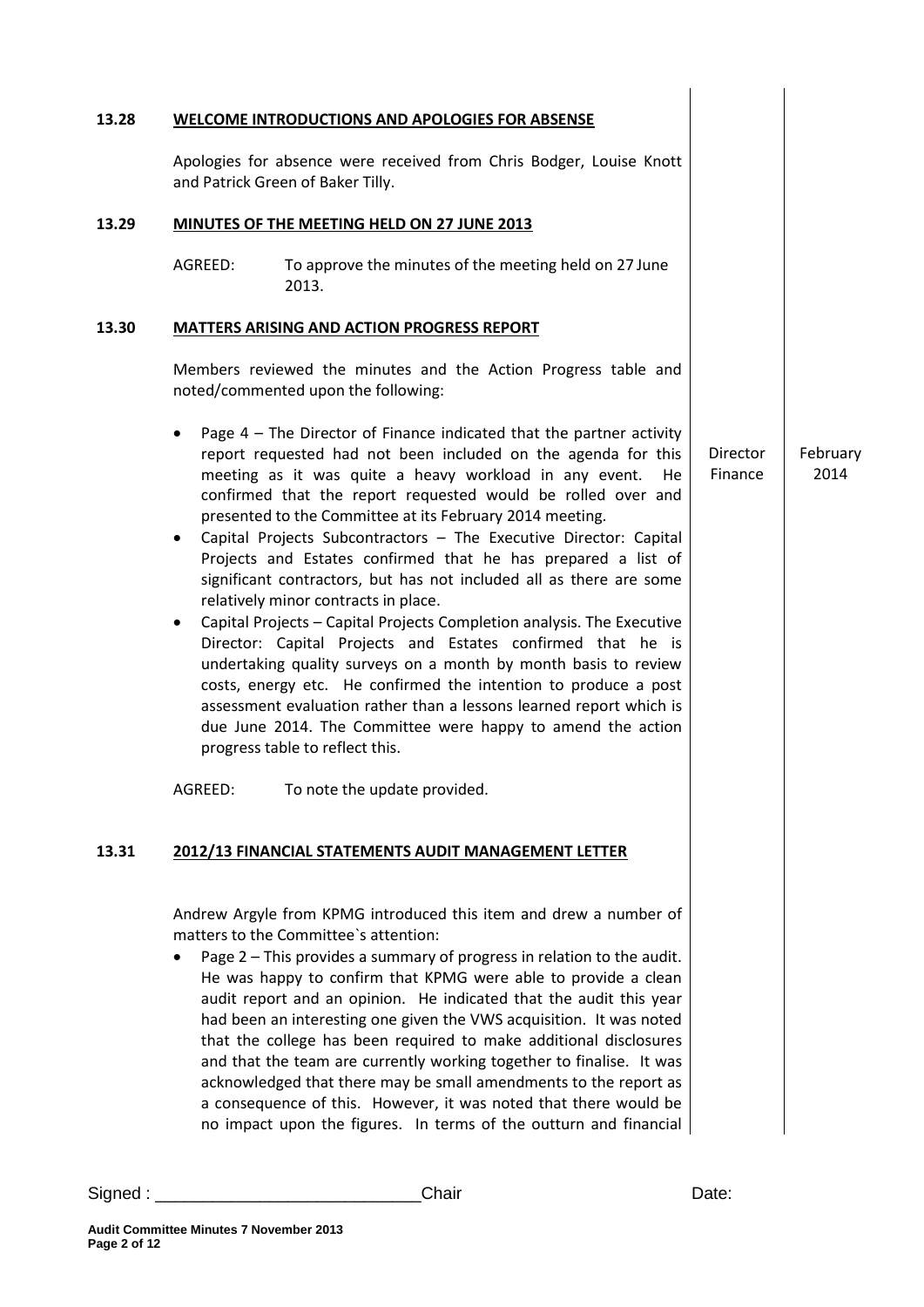position for the college, the operating position is lower than in previous years. KPMG felt that it was important to note the differentials.

- Page 3 Sets out the background of the audit and confirms KPMG`s independence and explains the change in nature of the college structure given the acquisition of VWS.
- Page 4 This is the income and expenditure report. An analysis has been provided for both pre and post VWS acquisition. This is to allow the Board to better understand the core trading position. Total income for the group £53,020m. Operating deficit for the year is £787k (this is the post acquisition figure and would in fact be worse were it not for a £554k contribution from VWS). Reconciliation to total income resources for the year has been provided as an extra piece of analysis. Total income in resources for the year is £63,514m and should be compared with £47,936m in 2012. He confirmed that the result for the year is reported in accordance with required accounting practices under UK GAP.
- Page 5 This provides details of the underlying trading position and shows a clear downturn in the core provision. This section also details contributions made by subsidiary companies and a clear assessment of the impact of all of the companies of the college group.
- Page  $6$  This is the balance sheet which shows a big increase in tangible assets. It was noted that the college has continued with its major capital programme in the year and the total capital spend reflected in the tangible fixed assets is £11.9 million. It was noted that, at this point in time, there are no ongoing disputes with contractors. Governors were advised that the cash balance is healthy at £6 million (of this amount £2.6 - 3million relates to the residue of the dowry). It was acknowledged that this residue is allocated to expected liabilities. However, there may be some upside to performance.
- Page  $8$  This details the pension liabilities which have slightly reduced, but are still a big number. Of particular note is the fact that future pressure requirements on employers of the scheme are unlikely to go down.
- Audit progress It was acknowledged that good progress has been made. The regularity order has been completed with no observations having been made by auditors.
- Page 10 This is the Corporate Government Statement. It was explained that the college has made a fully compliant Corporate Government Statement and auditors are required to review this to assess whether the description of the process adopted by the college in reviewing the effectiveness of the systems of internal control are consistent with their understanding of the process and report any inconsistencies. KPMG are not required to provide an opinion on the college`s systems of internal control. They have confirmed that they have reviewed the Corporate Government Statement and it is consistent with their understanding of the process followed by the college during the year.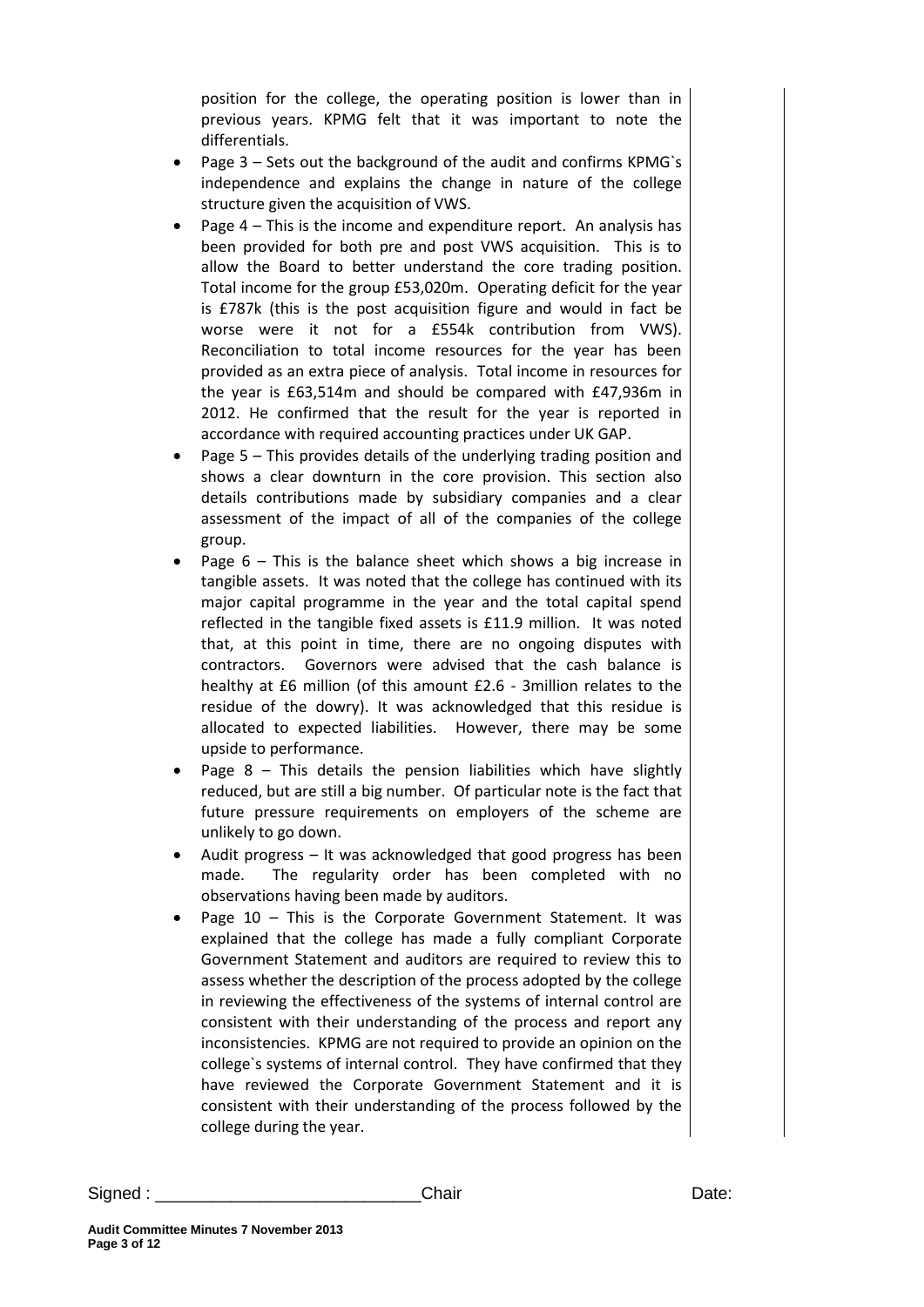- Page 11 This page sets out lessons learned. Auditors confirmed that they need to engage with the college at an earlier stage to ensure that the planning and interim reviews are undertaken earlier in the year to ensure that all of the team are fully aware of work and paper requirements.
- Page 12 This details progress made on prior year recommendations. Auditors are happy that the three recommendations had been implemented.
- Pages 13 to 15 Provides an update on issues raised in the audit strategy memorandum.
- Page 16 This section details a summary of audit differences. It was confirmed that there are no uncorrected audit differences. It was acknowledged that there were some VWS issues discussed during the audit but these have all been addressed.
- Page 17 This summarises the pension assumptions.
- Page 20 onwards A summary of sector developments have been provided.

In terms of the audit process the committee were advised that acquisition accounting is not something colleges do every day and that, as a result, there has needed to be a lot more dialogue this year than in previous years. Auditors believe that the teams had done really well to have finalised the accounts at this point in time. It was acknowledged by all that this has been quite a difficult audit for the college as there were new issues to address with much more complicated requirements. All felt that the staff had worked hard to resolve any issues that had come to light.

The Director of Finance acknowledged that the accounts show that there are some underlying business problems to address. He assured the Committee that college staff are clear regarding what needs to be done going forward. In terms of the audit the team now has a much clearer idea of the accounting framework requirements. He acknowledged that there had been lessons learned regarding the timing of the audit and it was his expectation that next year would be a much smoother process.

AGREED: To note the content of the 2012/13 Financial Statements Audit Management Letter.

# **13.32 FUNDING AND SECTOR RISKS – A PRESENTATION FROM KPMG**

John Tomlinson introduced this item and confirmed that his presentation would fall into two sections; a) apprenticeships and b) funding overview.

# APPRENTICESHIPS

He explained that the objectives of his presentation were to provide an update on apprenticeships following the publication of two recent BIS documents and to allow the Audit Committee to raise questions about apprenticeships. Contents of his presentation include:

**Page 4 of 12**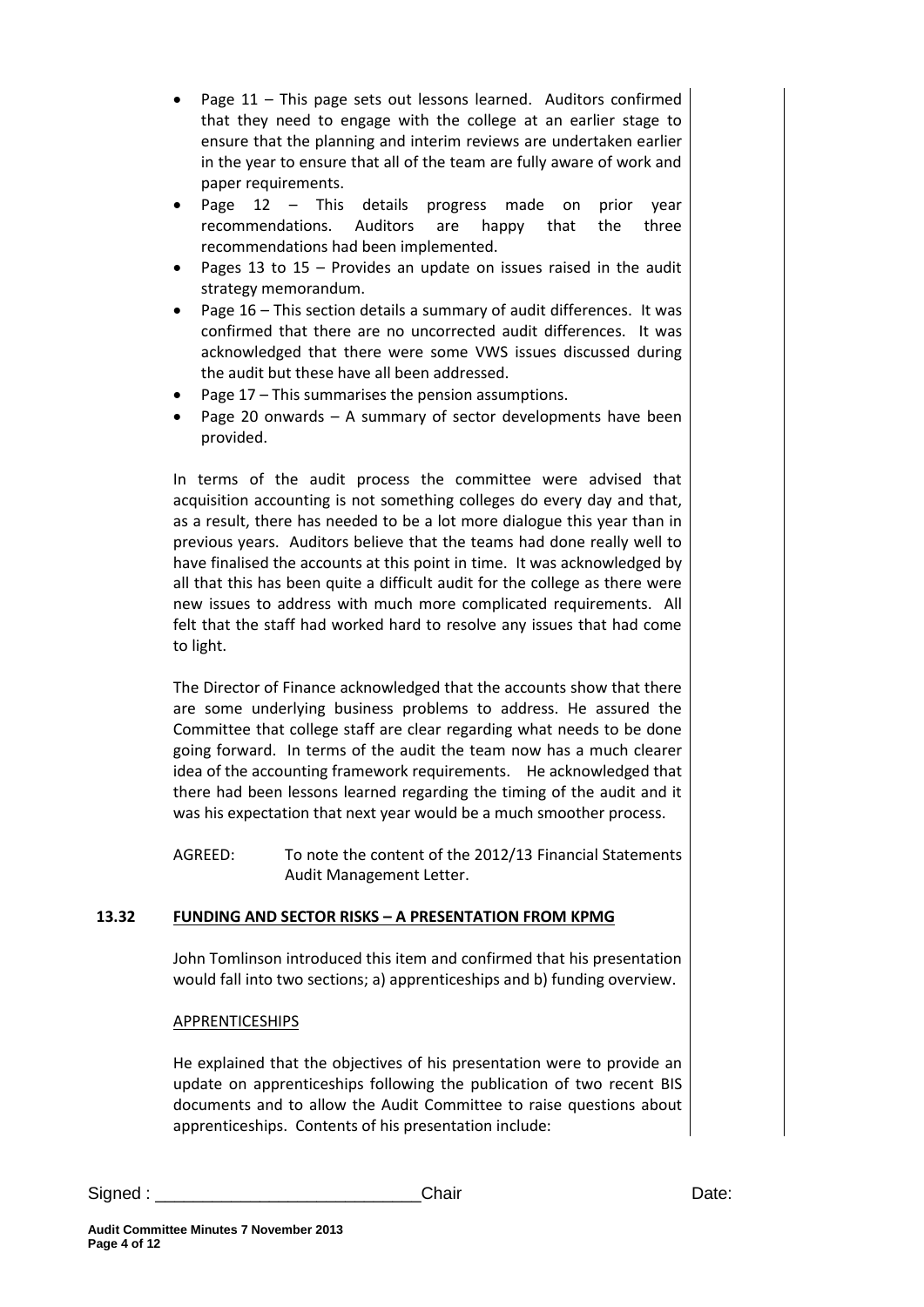- Review of the two recent BIS publications on the future of apprenticeships
- Trailblazers
- Timeline
- Implications for the college

The Committee were provided with a summary of the content of two key BIS documents published in October 2013. These are: 1) the future of apprenticeships in England implementation plan, 2) the future of apprenticeships in England guidance for Trailblazers.

Key themes arising from the documents are:

- Standards designed by employers to meet their needs
- Employer led apprenticeships will be designed to meet the needs of SMEs as well as large firms
- Government will set criteria that all new apprenticeship standards will need to meet
- Competence of apprentices will be tested through rigorous independent tests at the end of the apprenticeship
- Grading Pass, Merit, Distinction and Fail
- Stronger focus on English and Maths

Trailblazers - employers and professional bodies will lead trailblazers to design the new apprenticeships. Initially they are in a number of key areas:

- Aerospace
- Auto motive
- Digital
- Electro-technical
- Energy and Utilities
- Financial Services
- Food and Drink manufacturing
- Life Sciences and industrial

Timeline:

- 1) October 2013 trailblazers announced
- 2) October to January 2014 trailblazers start to develop apprenticeship standards and assessment approach
- 3) February 2014 standards and assessment approach submitted by the first trailblazers
- 4) March 2014 Secretary of State signs off the standards and assessment approach
- 5) April 2014 assessment approach worked up and education and training providers update content and materials
- 6) End of 2014 year first new apprenticeships delivered

Signed : \_\_\_\_\_\_\_\_\_\_\_\_\_\_\_\_\_\_\_\_\_\_\_\_\_\_\_\_Chair Date: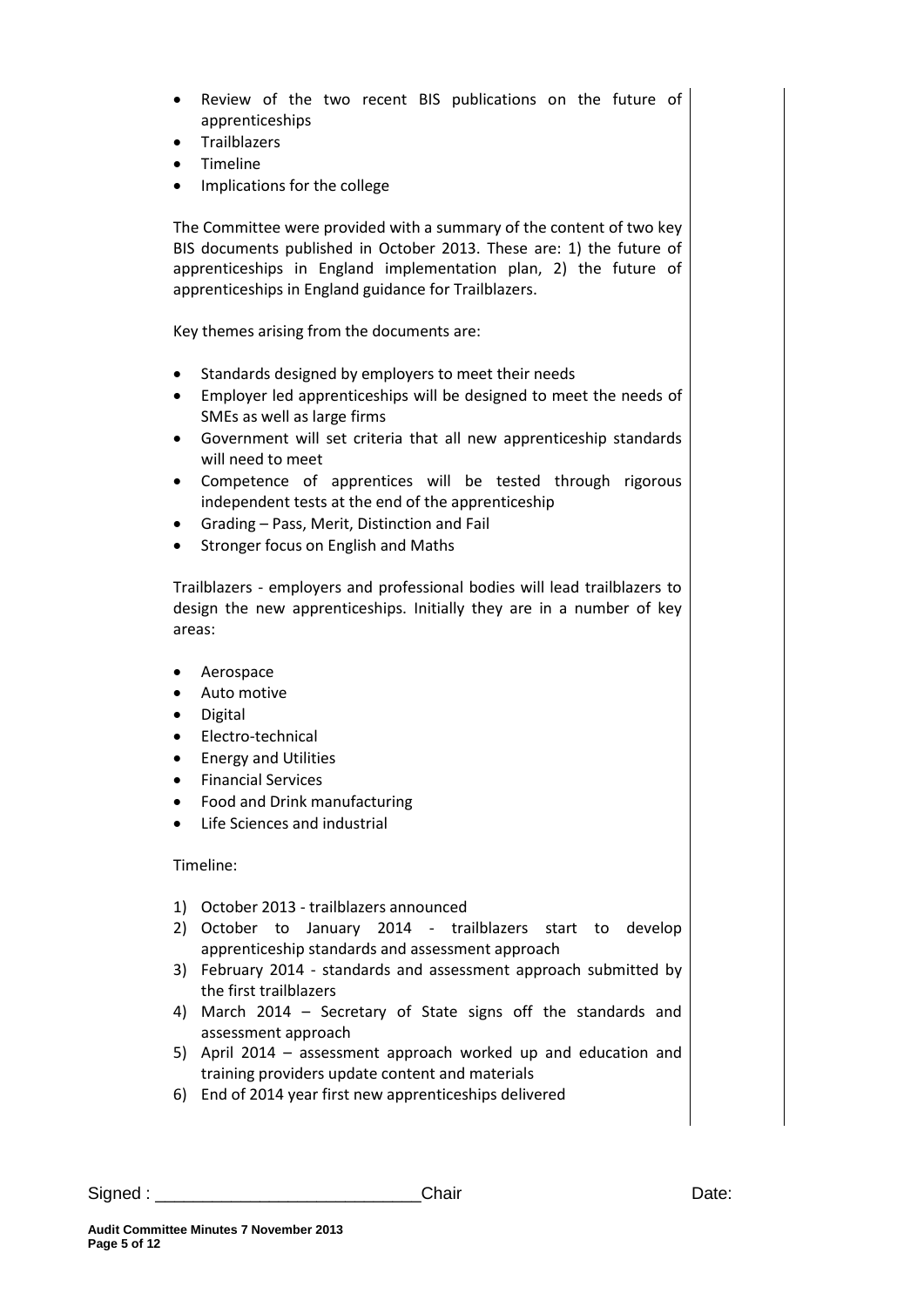# What do these changes mean for the college?

- Government is intent on making changes to apprenticeships basically implementing the Richards agenda.
- It would be fair to say there is some pushback to aspects of these changes e.g. Stuart Segal's article in the Guardian urging caution on some aspects eg grading, inclusion of all learners, inclusion of small employers.
- Will colleges be tempted to wait and see how all this plays out?
- Will employers hold back from offering apprenticeships?
- Potential detrimental impact on providers holding back from recruiting apprentices.
- Will the government fund employers direct?
- What will the impact be on providers?
- BIS believes that only a small number of employers have apprentices (5%) so it is not a big job to contract with employers directly  $$ though the aim is to include more employers in the future.
- What about the timeline for writing the new apprenticeships, is this a realistic timescale?
- Quality the government will guarantee, but how will this work.
- There is more to come with the consultation on apprenticeship funding due for release (consultation close 25 September).
- It is understood that there are 86,000 fewer 16-18 apprentices in place for the 2013/14 academic year.

# Funding

A copy of the slide presentation was handed out and the following was specifically noted:

- Page 2 This provides a summary of student numbers. Key band for the college is band 4 as anything under 540 hours will not be funded on a fulltime basis in 2015/16.
- Page 3 Explains what will happen in relation to funding and programmes with hours of between 450 and 539 hours.
- Page 4 Summarises the other elements of the funding formula. Disadvantage is new for this year.
- Retention is going to be critical in relation to funding going forward with 50% of funding lost for non completers.
- Page 6 Summarises the high needs ALS and the top up facilities. The Director of Finance confirmed that for the college the top up received is approximately £1 million from the Local Authority and this represents 165 learners with high needs.
- Page  $7$  Summarises what is funded both in terms of hours and qualification hours.
- Page 8 Summarises the funded non qualification hours.
- Page 9 Summarises what is not funded.
- Pages 11 & 12 Summarises the adult funding formula for 2013/14 and the funding approach.

| Signed | .7.15<br>. | uate. |
|--------|------------|-------|
|        |            |       |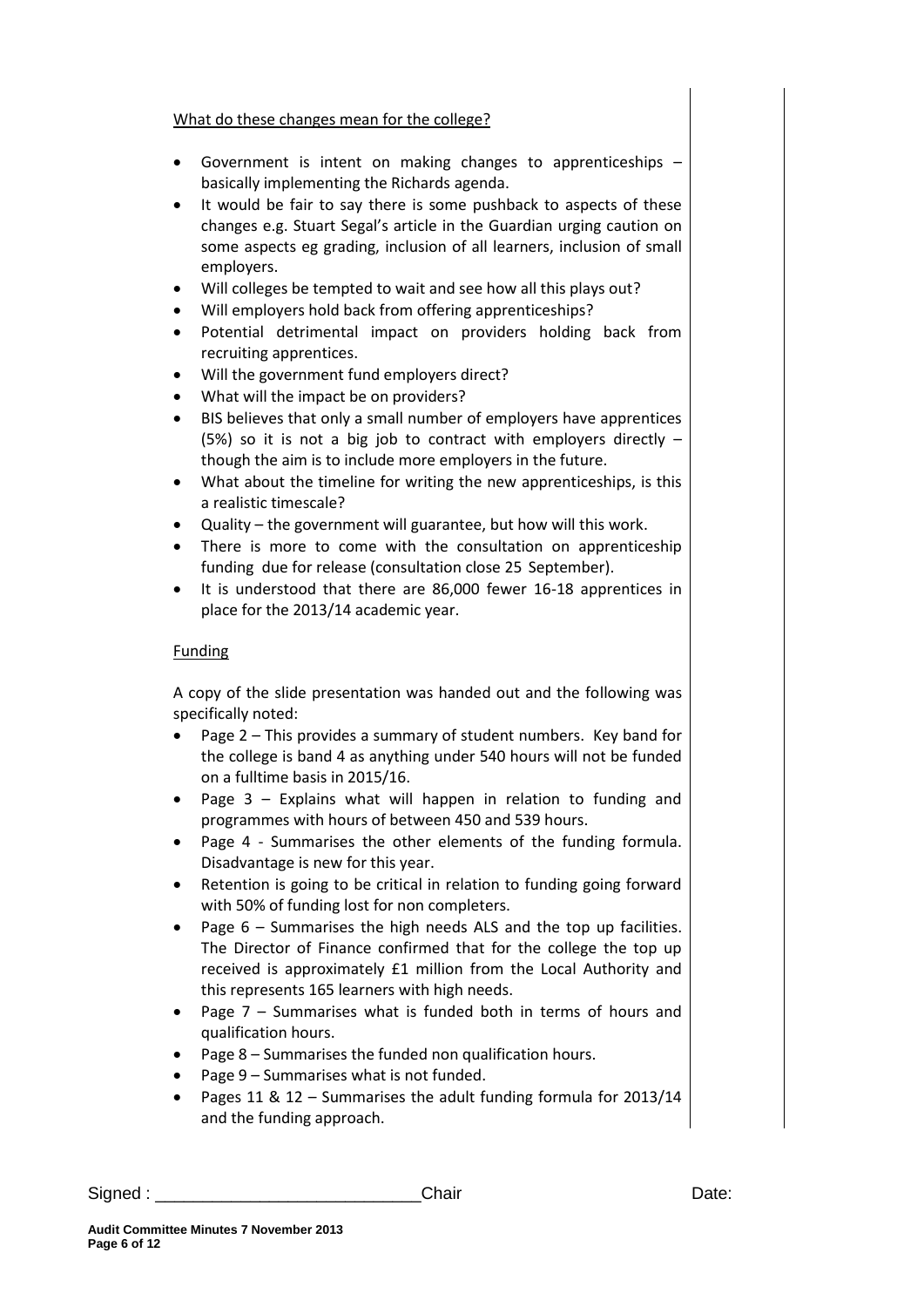- Page 13 Provides full detail of the funding rates.
- Page 14 Summarises the interim position.
- Page 15 Summarises the changes to learner support.

Members reviewed the content of the information provided and discussed the position informally. All agreed that it had been useful and very timely to bring this update to the Board. The Committee indicated that yet again the sector environment is changing quickly and although badged as 'simplification' it is in real terms becoming more and more complex.

AGREED: To note the content of the presentations provided.

(John Tomlinson left the meeting at 5.45 pm)

# **13.33 INTERNAL AUDIT**

### 1) Annual report 2012/13

Louise Tweedie introduced this item and confirmed that the report provides a year end summary for the period ending 31 July 2013. She confirmed that the document provides a summary of work done and an overall opinion. Members` attention was drawn to page 19 and paragraph 2.2 which confirms a clean internal audit opinion for the year. Auditors are satisfied that sufficient internal audit work has been undertaken to allow them to draw a reasonable conclusion on the adequacy and effectiveness of the college`s arrangements. For the 12 months ending 31 July 2013 based on the work they have undertaken in their opinion the college has adequate and effective management and control processes to manage the achievement of its objectives.

She explained that the remainder of the report summarises the work done in year, all of which have been reported to this Committee. Pages 23 and 24 provide a summary of the opinions given.

AGREED: To note the content of the Internal Audit annual Report 2012/13.

2) Internal Audit Progress Report 2013/14

Louise Tweedie introduced this item and confirmed that it was very early in the year but confirmed that the draft report in relation to Governance and Risk Management Accountability review has been issued today. This will be ready for review by the Committee at its meeting in February.

AGREED: To note the content of the update provided.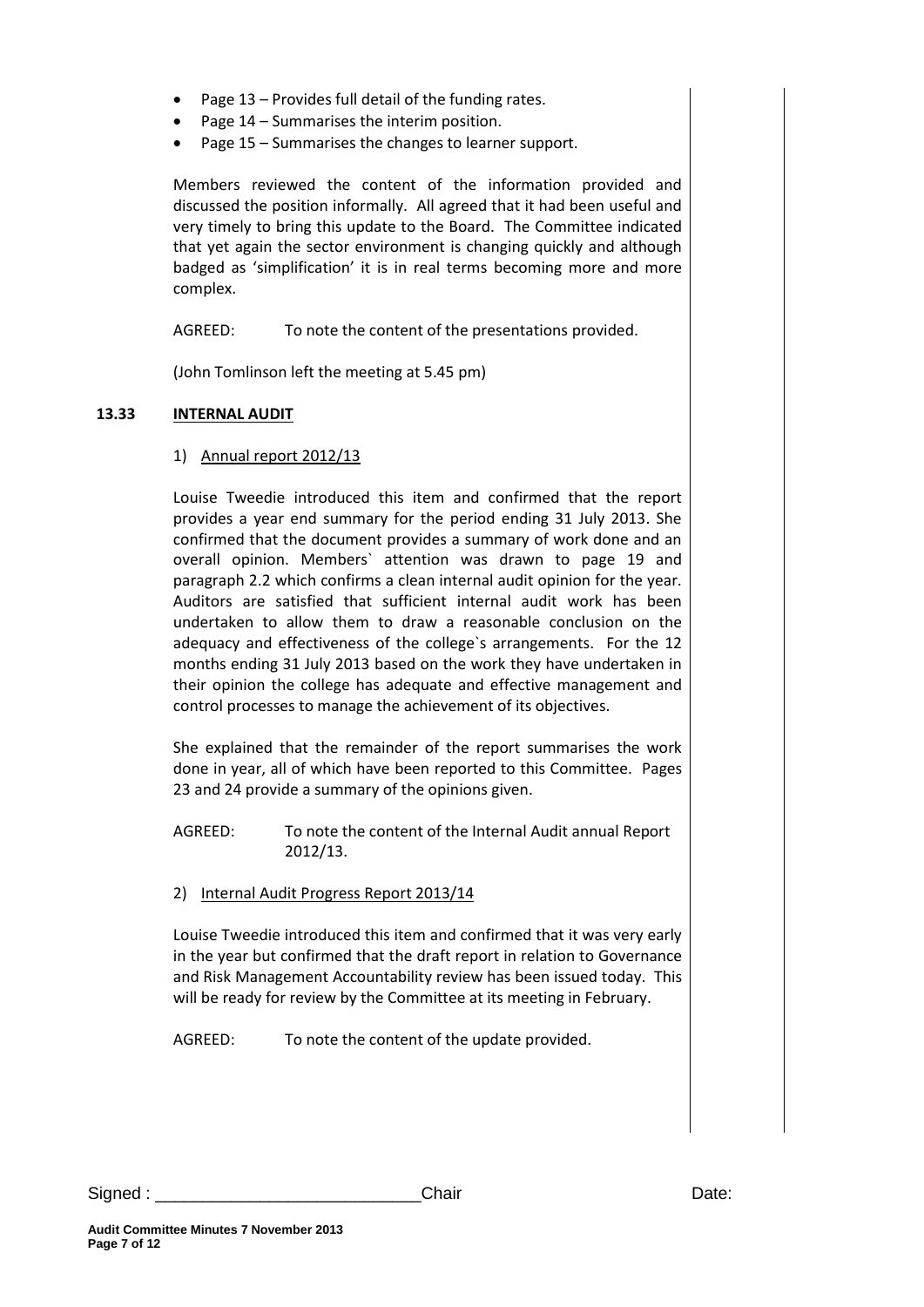#### **13.34 EXAMPLE REPORT FORMAT**

Louise Tweedie indicated that following comments made at the last Audit Committee meeting, she and the team had mocked up some alternative versions of reports to try and streamline information presented. Governors reviewed the examples provided and felt that the shorter format utilised was more succinct and provided greater clarity. The Audit Committee was supportive of the utilisation of the new format in future reports.

AGREED: To approve report writing format change in relation to internal audit reports.

### **13.35 PROGRESS AGAINST INTERNAL AND EXTERNAL AUDIT RECOMMENDATIONS**

The Director of Finance introduced this item and confirmed that his report had been streamlined (that being said it was noted that a number of pages were missing from the spreadsheet at appendix a, a full copy of the document was provided to governors).

He confirmed that audit recommendations had been broken down into year groups.

- 2009/10 academics staff utilisation one recommendation remains outstanding with work in place to try and address this. He confirmed that register reporting for 2013/14 had now commenced and is showing some improvements on the same period last year. There are currently 18% of registers which are past their start date and not been marked. The 18% that have not been marked are under investigation, however the team has not yet completed the work on teaching logs.
- 2011/12 four actions remain outstanding and these relate to the learner journey and network security and access controls. In relation to the learner journey it was confirmed that ALS and learner voice strategies have been updated but that the student support strategy is subject to further revision at the request of the executive. In relation to the network security and access controls members attention was drawn to the blue text of the spreadsheet which updates on the current position.
- 2012/13 twelve actions remain outstanding. It was acknowledged that the number outstanding at the June meeting (43) was high because the Committee had had a glut of reports at the actual meeting. It was confirmed that by spreading the meeting dates more evenly in 2014 it was hoped that this situation would be avoided in the future.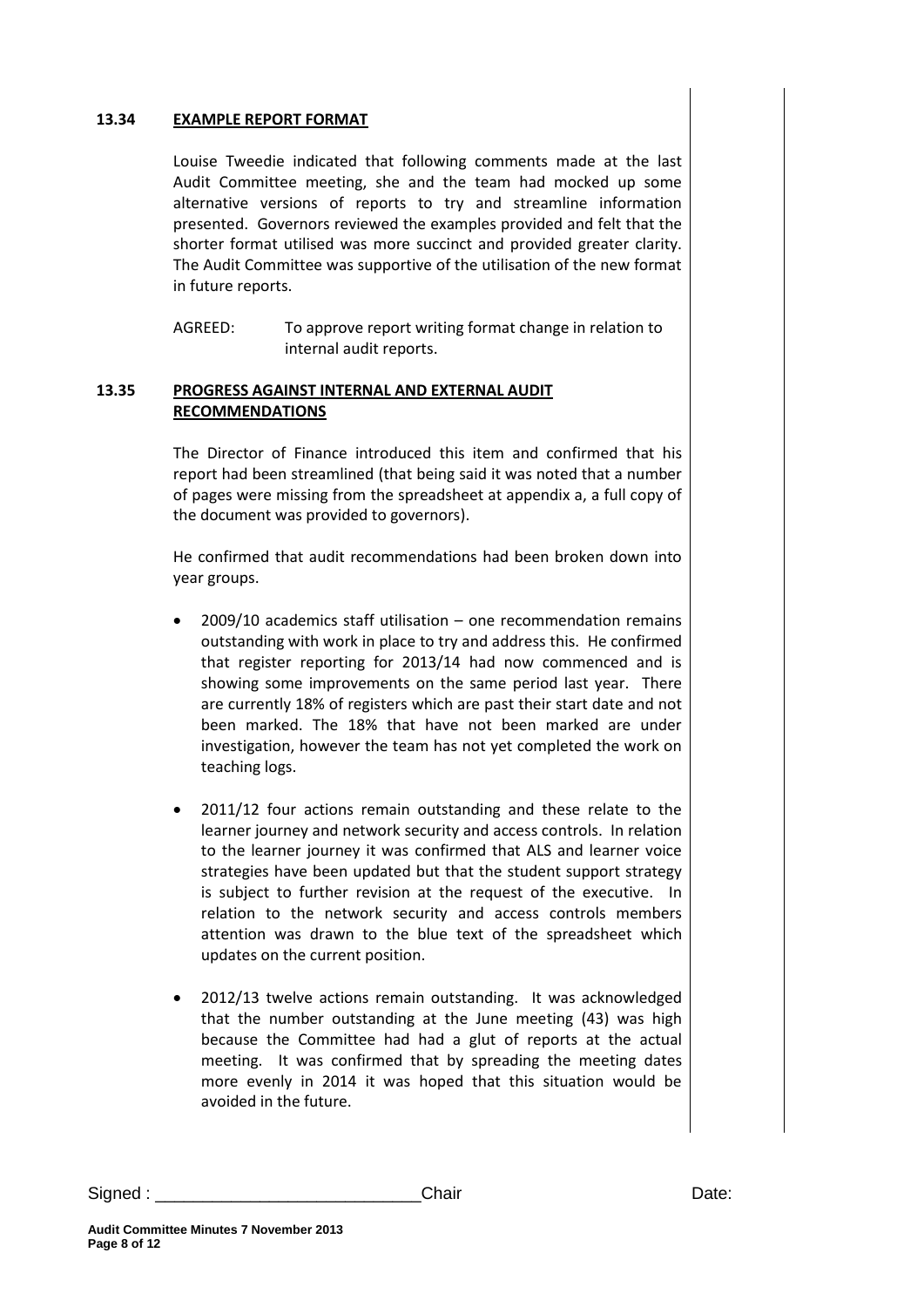In terms of external audit recommendations it was noted that from the 2011/12 year one action remains outstanding. The Director of Finance confirmed that the college is in a process where it is trying to improve its fee collection in college although there are still some areas to address. It was acknowledged that collecting employer fees going forward is going to be crucial. It was explained that because of further improvements required this item has been left on as 'outstanding'. This is a cautious approach as the measures required are to strengthen current processes.

AGREED: To note the content of the update provided.

# **13.36 2012/13 DRAFT MEMBERS REPORT AND DRAFT FINANCIAL STATEMENTS**

The Director of Finance introduced this item and confirmed that KPMG in their earlier item had pulled out some of the detail referred to. He confirmed that the report presented was very much in draft with some minor changes anticipated prior to finalisation and presentation to the full Board at its meeting in December. He confirmed that the report follows the standard format that governors will be familiar with. Members reviewed the draft document and made the following comments:

- Page 15 It would be very useful to include a reference to the LEP as a partner.
- Page 17 Internal Auditors should be described as Baker Tilly not RSM Tenon. Perhaps there is a need to explain the merger which took place in year.
- Page 19 Diana Meale should also be shown as a member of the Standards Committee.
- Page 30 This summarises the income and expenditure position.
- Page 32 Summarises the balance sheet as at 31 July 2013.
- Page 34 onwards Gives the detail of the notes to the account.
- Page 42 The final paragraph should read 'the members of the Corporation other than the Principal and the staff members' – an `s` to add to the word member.
- Page 47 £777k underperformance as compared to the allocation provided, this will be paid back to the SFA in January 2014. Members discussed the level of trade debtors detailed and questioned whether this was right. The Director Finance felt that the £348k was in the wrong place. It was agreed that he would review and if appropriate move to accrued income.

Subject to the minor amendments discussed members were happy that the document provided an accurate reflection of the college`s activity for the last academic year. It was noted that the report would be presented to the Finance Committee for review and thereafter finalised ready for presentation to the Board in December.

Signed : \_\_\_\_\_\_\_\_\_\_\_\_\_\_\_\_\_\_\_\_\_\_\_\_\_\_\_\_Chair Date: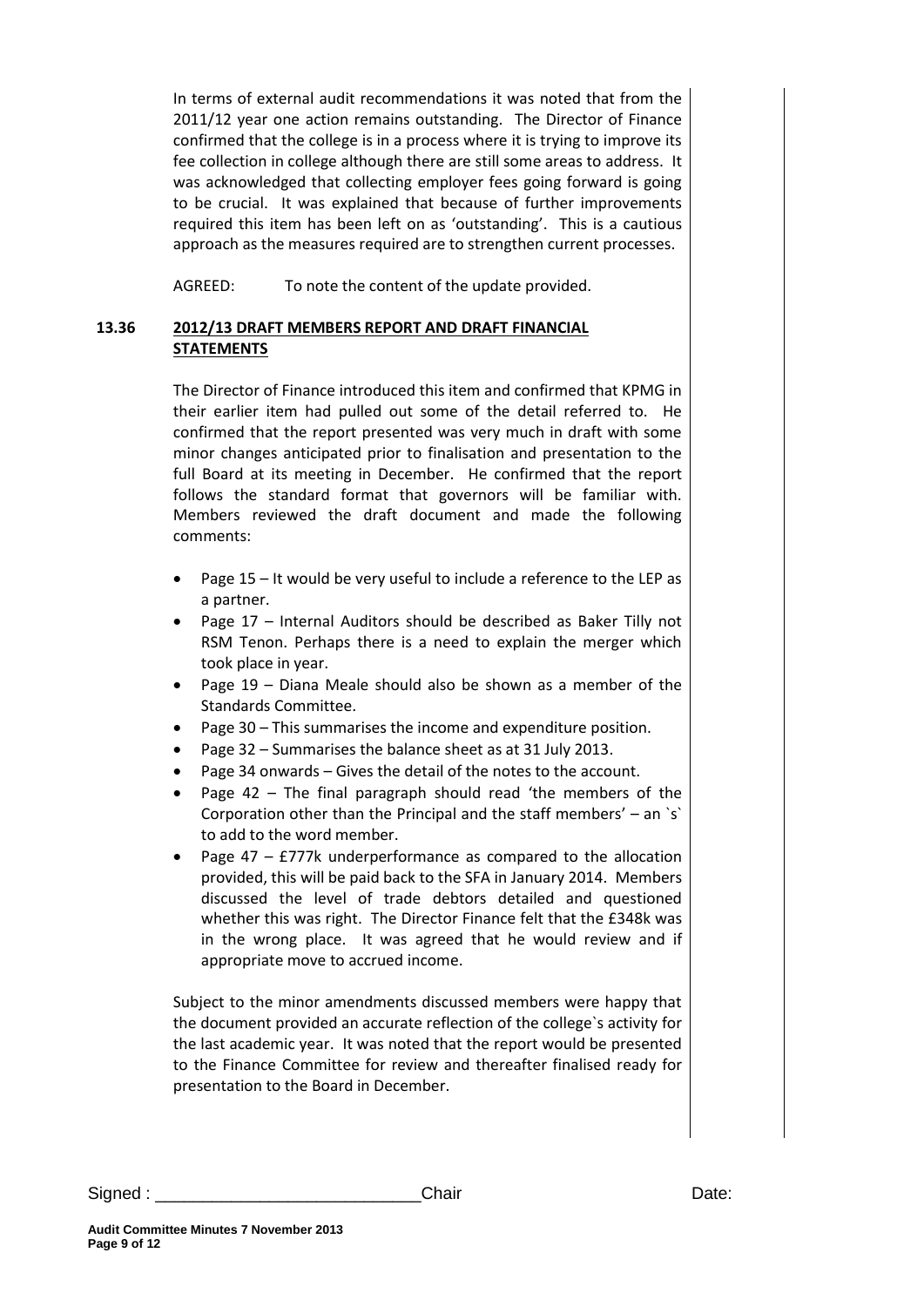AGREED: To approve the content of the 2012/13 draft Members Report and draft Financial Statements.

# **13.37 AUDIT SERVICES ADDITIONAL NON AUDIT WORK UNDERTAKEN IN 2012/13**

The Director of Finance introduced this item and confirmed that during the 2012/13 financial year additional work was commissioned through the external audit service:

- Employment status review and advice  $-$  £2,500
- VAT advice and liaison with HMRC in relation to the treatment of the Pearson in Practice dowry payment (via Vision Workforce Skills) £6,500.
- Financial and commercial due diligence in respect of the asset transfer agreement between Vision Workforce Skills and Pearson in Practice (via Vision Workforce Skills) £122,751.

He confirmed that all appointments were subject to the college financial regulations requiring that appropriate value for money is secured. It was acknowledged that, in the case of the due diligence engagement, the Board was informed of the short notice appointment. Members acknowledged that whilst the fee incurred was high it had to be taken in the context of a £13 million deal.

AGREED: To note the content of the report provided.

# **13.38 RISK MANAGEMENT**

In the absence of Louise Knott the Director of Finance introduced this item and drew members` attention to the following:

 Some significant changes have been made to the college`s risk environment. As a result of a number of factors including the self assessment process, the financial results and progress made against the key actions identified within the register.

 $\bullet$ Additions

- Vision Workforce Skills has been added to the register at risk priority three.
- A contingent risk related to the subsidiary companies is now included at priority nine.

 $\bullet$ 

# Upgrades to risk scoring

A number of risks have been upgraded:

- 1) Quality of teaching, learning, training and assessment and the quality of the learner experience (from priority three to one). It was explained that this was as a result of the SAR process.
- 2) Work Related Training is now one risk and is contained at priority two – this is moved down from one for 16-18 year olds and moved

Signed : \_\_\_\_\_\_\_\_\_\_\_\_\_\_\_\_\_\_\_\_\_\_\_\_\_\_\_\_Chair Date: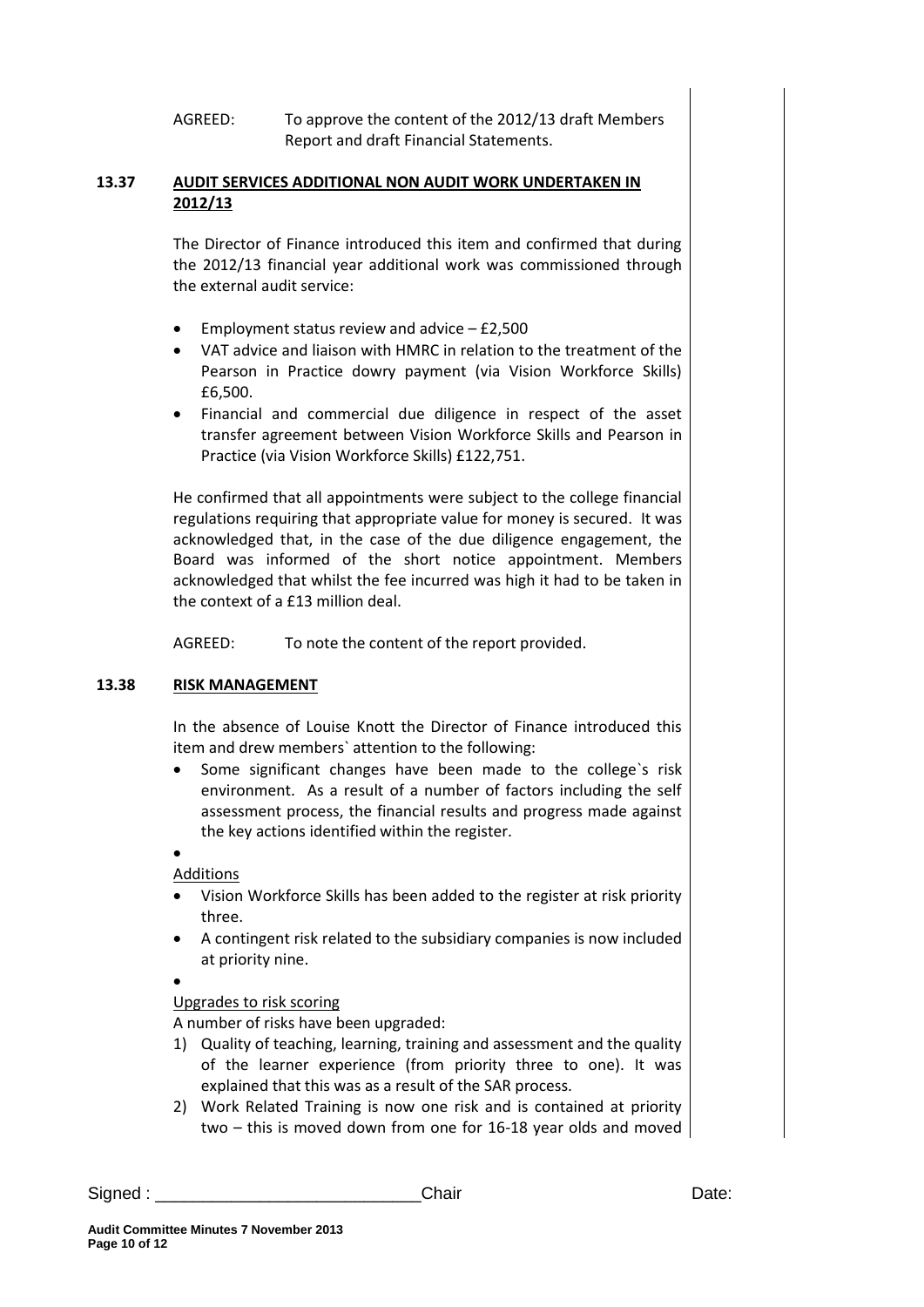|       | from ten to two for adult work related training. All acknowledged<br>that this was the biggest risk area for the college at the current time.<br>3) Financial stability (from priority eight to four).                                                                                                                                                                                                                                                                                                       |            |          |
|-------|--------------------------------------------------------------------------------------------------------------------------------------------------------------------------------------------------------------------------------------------------------------------------------------------------------------------------------------------------------------------------------------------------------------------------------------------------------------------------------------------------------------|------------|----------|
|       | Downgrades to risk scoring<br>A number of risks have been downgraded:<br>Data usage - from priority five to seven<br>Curriculum planning - from priority four to eight<br>Studio school - from priority two to nine<br>$\bullet$                                                                                                                                                                                                                                                                             |            |          |
|       | The most significant risks to which the college has been exposed have<br>now been included as part of the introductory pages to the register.<br>There has been one minor change to risk scoring on the subsidiary<br>company registers and this relates to staffing at VWS.                                                                                                                                                                                                                                 |            |          |
|       | Members reviewed the content of the report and noted that Andrew<br>King has now been appointed as Director of Strategy and Innovation. In<br>reviewing amendments to the register governors all agreed that they had<br>found it incredibly useful to have everything highlighted in yellow that<br>was a change.                                                                                                                                                                                           |            |          |
|       | Members' attention was drawn to page 108 which is the KPI register.<br>The Director of Finance expressed the belief that some risks would soon<br>be downgraded, but that any in relation to quality would not change in<br>year as they relied upon the end of year performance position.                                                                                                                                                                                                                   |            |          |
|       | In reviewing the KPI register at page 129 members expressed some<br>concern that employer satisfaction was only 80%. Governors felt that<br>20%, (if correct) was a high rate of 'dissatisfaction' or 'not satisfied'. It<br>was agreed that the Director of Finance would check the statistics and if<br>correct give some explanation at the next meeting as to why employer<br>satisfaction is only at 80%.                                                                                               | Dir of Fin | Feb 2014 |
|       | AGREED:<br>To note the content of the report provided.                                                                                                                                                                                                                                                                                                                                                                                                                                                       |            |          |
| 13.39 | <b>ANTI FRAUD AND CORRUPTION REPORT 2012/13</b>                                                                                                                                                                                                                                                                                                                                                                                                                                                              |            |          |
|       | The Director of Finance introduced this item and drew members'<br>attention to a number of items:                                                                                                                                                                                                                                                                                                                                                                                                            |            |          |
|       | The introduction of the Bribery Act 2010 for which the college did<br>$\bullet$<br>some work with staff and governors over the course of the last 18<br>months, further legislative responsibilities of colleges to make sure<br>that staff and governors are aware of risks of bribery both perceived<br>and actual and provides for a college policy which guides individuals<br>to an appropriate response to such matters.<br>The adoption of the policy for the college groups' latest subsidiary,<br>٠ |            |          |
|       | Vision Workforce Skills ensures that the group now has a consistent<br>policy in place across all of the organisations.                                                                                                                                                                                                                                                                                                                                                                                      |            |          |